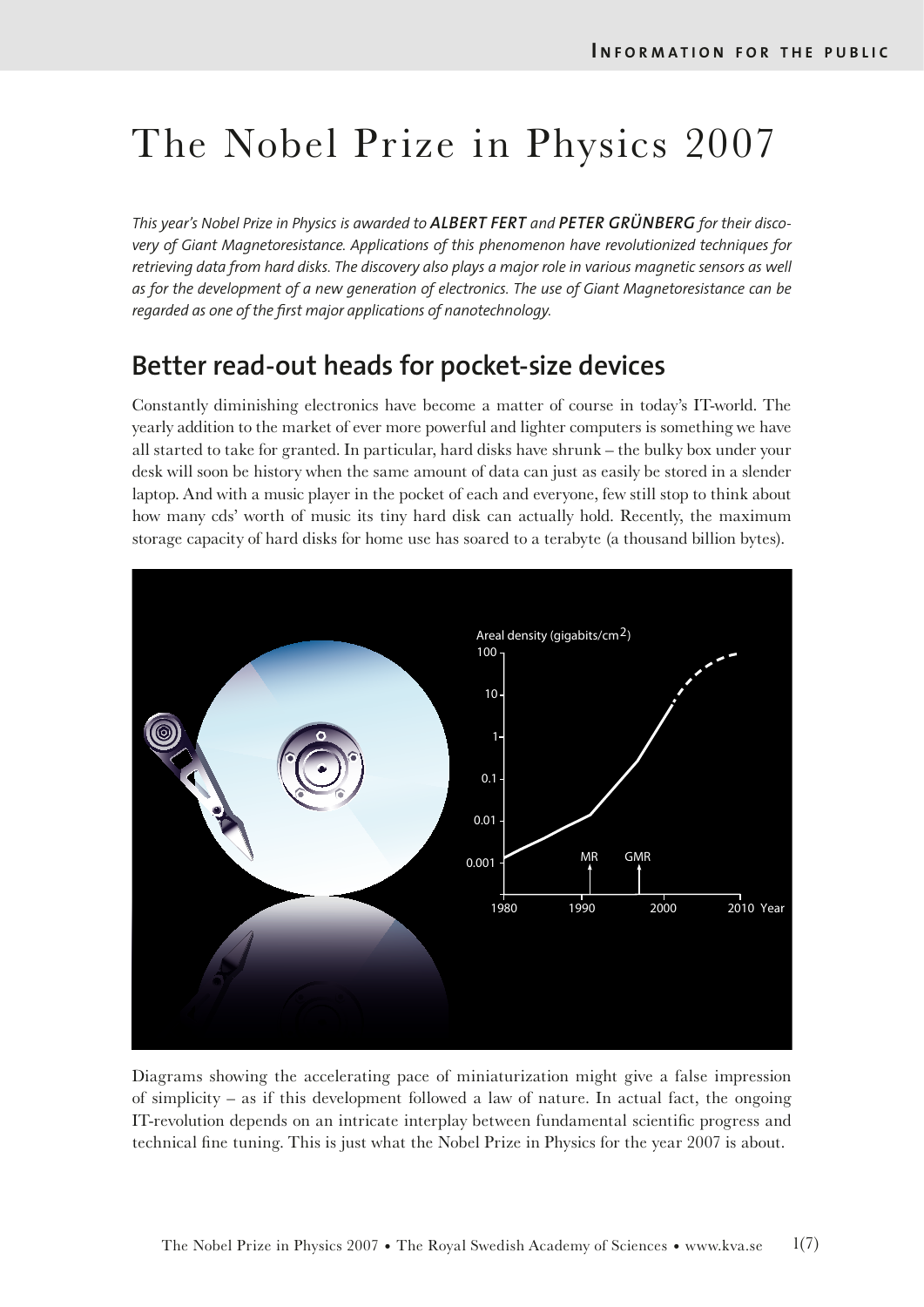Portable computers, music players, and powerful search engines, all require hard disks where the information is very densely packed. Information on a hard disk is stored in the form of differently magnetized areas. A certain direction of magnetization corresponds to the binary zero, and another direction corresponds to the binary value of one. In order to access the information, a read-out head scans the hard disk and registers the different felds of magnetization. When hard disks become smaller, each magnetic area must also shrink. This means that the magnetic feld of each bite becomes weaker and harder to read. A more tightly packed hard disk thus requires a more sensitive read-out technique.

Towards the end of the 1990s a totally new technology became standard in the read-out heads of hard disks. This is of crucial importance to the accelerating trend of hard disk miniaturization which we have seen in the last few years. Today's read-out technology is based on a physical effect that this year's two Nobel Laureates in Physics frst observed almost twenty years ago. The Frenchman Albert Fert and the German Peter Grünberg, simultaneously and independently, discovered what is called Giant Magnetoresistance, GMR. It is for this discovery that the two now share the Nobel Prize in Physics.

# **From Lord Kelvin to nanotechnology**

Originally, induction coils where used in read-out heads, exploiting the fact that a changing magnetic feld induces a current through an electric coil. Even though this technology has not been able to keep pace with the demands of shrinking hard disks, induction coils are still in use for writing information onto the disk. For the read-out function, however, magnetoresistance soon proved better suited.

It has long been known that the electric resistance of materials such as iron may be infuenced by a magnetic feld. In 1857, the British physicist Lord Kelvin had already published an article showing that the resistance diminishes along the lines of magnetization when a magnetic feld is applied to a magnetic conductor. If the magnetic feld is applied across the conductor the resistance increases instead. This (anisotropic) magnetoresistance (MR) was the direct predecessor to giant magnetoresistance as a standard technology in read-out heads. GMR took over at a point when an even more sensitive technology had become necessary.

A prerequisite for the discovery of the GMR-effect was provided by the new possibilities of producing fne layers of metals on the nanometre scale which started to develop in the 1970s. A nanometre is a mere billionth of a meter, and nanotechnology is concerned with layers consisting of only a few individual strata of atoms. Deep down at atomic level, matter behaves differently and therefore nanometre-sized structures will often exhibit totally new material properties. This is true not only for magnetism and electric conductivity, but also for properties like strength or the chemical and optical qualities of a material. In this sense, the GMRtechnology may also be regarded as one of the frst major applications of the nanotechnology that is now so popular in a very diverse range of felds.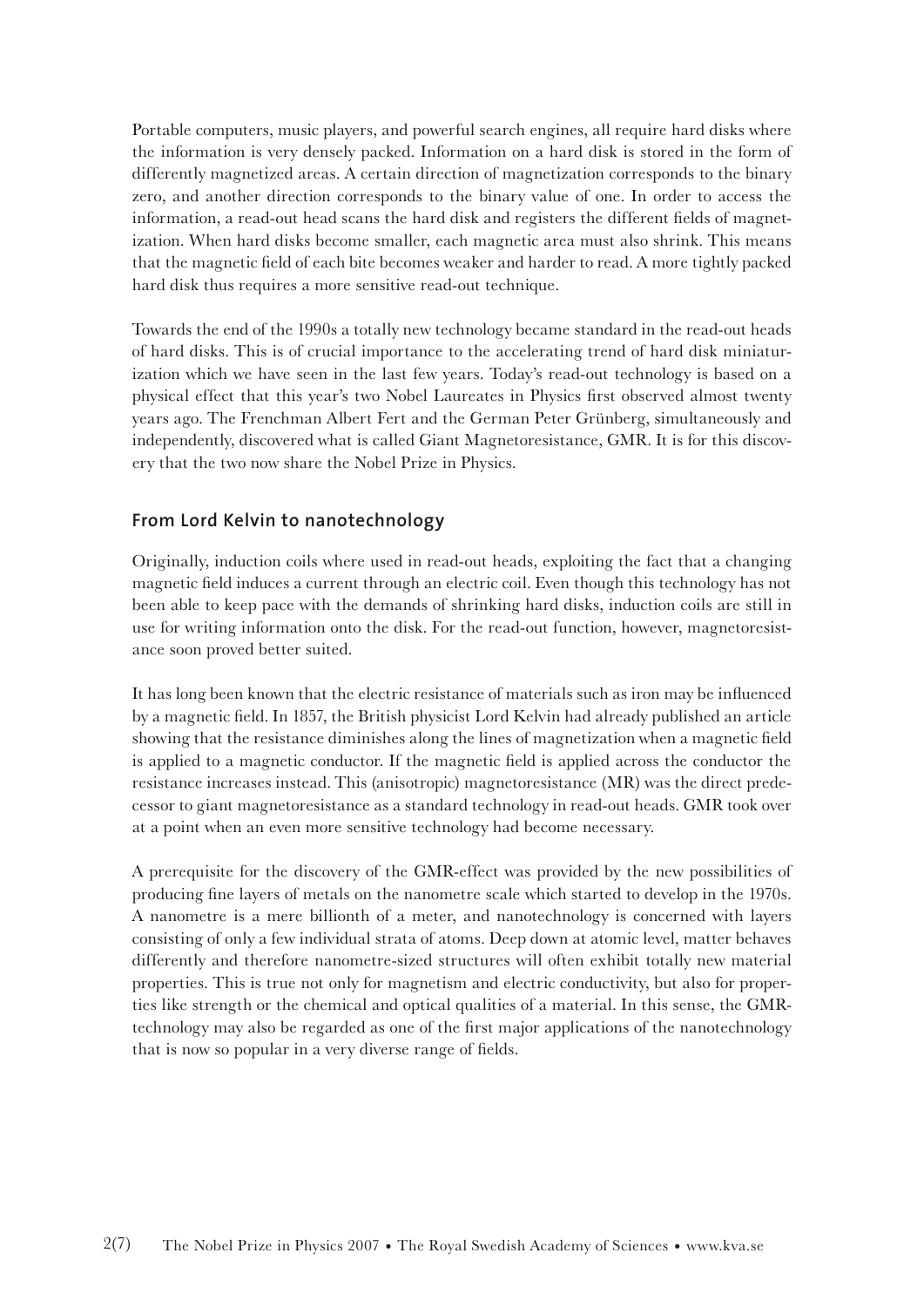# **Resistance and magnetization**

In a metal conductor, electricity is transported in the form of electrons which can move freely through the material. The current is conducted because of the movement of electrons in a specifc direction, the straighter the path of the electrons, the greater the conductance of the material. Electric resistance is due to electrons diverging from their straight path when they scatter on irregularities and impurities in the material. The more the electrons scatter, the higher the resistance.



*The electrical resistance in a conductor arises when electrons scatter against irregularities in the material so that their forward movement is obstructed.*

In a magnetic material the scattering of electrons is infuenced by the direction of magnetization. The very strong connection between magnetization and resistance that one fnds in giant magnetoresistance arises because of the intrinsic rotation of the electron that induces a magnetic moment – the quantum mechanical property called spin – which is directed in either one of two opposite directions. In a magnetic material, most of the spins point in the same direction (in parallel). A smaller number of spins, however, always point in the opposite direction, anti-parallel to the general magnetization. This imbalance gives rise not only to the magnetization as such, but also to the fact that electrons with different spin are scattered to a smaller or greater degree against irregularities and impurities, and especially in the interfaces between materials. Material properties will determine which type of electron is scattered the most.



*In a magnetic conductor the direction of spin of most electrons is parallel with the magnetization (red). A minority of electrons have spin in the opposite direction (white). In this example electrons with antiparallel spin are scattered more.*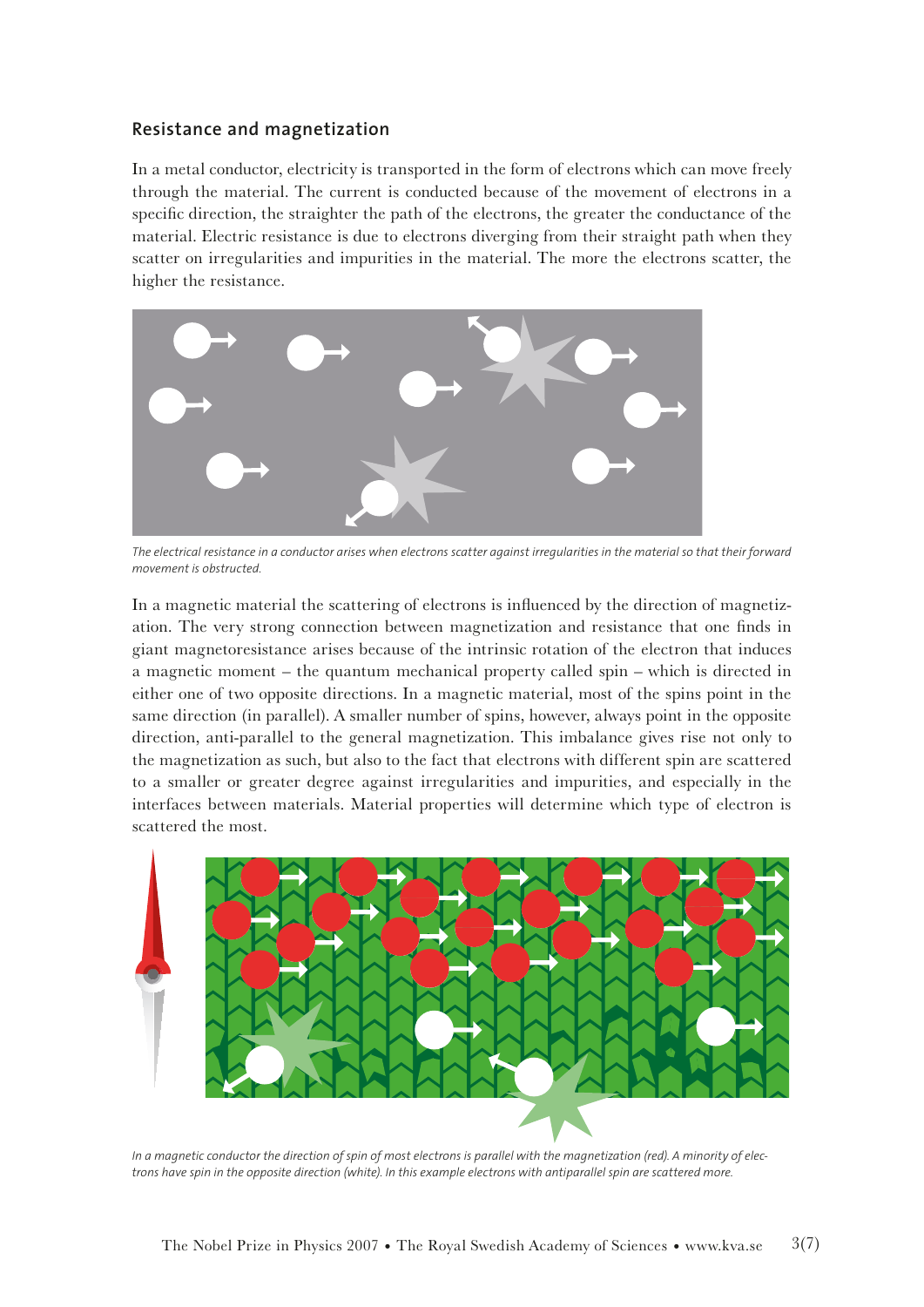# **Giant Magnetoresistance – GMR**

In the following an example of the simplest type of system where giant magnetoresistance can arise is described: It consists of a layer of non-magnetic metal sandwiched between two layers of a magnetic metal, see fgure below. Within the magnetic material, and especially at the interface between the magnetic and the non-magnetic material, electrons with different spins are scattered differently (1). Here we will regard the case where electrons scatter more if their spin is anti-parallel to the general direction of magnetization. This implies that the resistance will be larger for these electrons than for those with a spin which is parallel to the direction of magnetization. When, next, the electrons enter the non-magnetic material they all scatter to the same degree, independent of their spin direction (2). At the second interface and within the last layer of magnetic material, electrons with anti-parallel spin will once again scatter more than electrons with parallel spin (3).

In the case when both the magnetic layers are magnetized in the same direction, most electrons will have a parallel spin and move easily through the structure. The total resistance will hence be low (case A in the fgure below). However, if the magnetizations of the two layers are opposed, all electrons will be in the state of anti-parallel spin in one of the two layers. This means that no electrons can move easily through the system and the total resistance will therefore be high (case B). Now, imagine the use of this structure in a read-out head scanning a hard disk: The magnetization of layer (1) is pinned, while the magnetization of layer (3) is free to move and so can be infuenced by the varying magnetic felds on the hard disk. The magnetization of the two magnetic layers in the read-out head will then be alternately in parallel and in anti-parallel to one another. This will lead to a variation in the resistance, and the current, through the read-out head. If the current is the signal leaving the read-out head, a high current may signify a binary one and a low current may signify a zero.



*If the direction of the magnetization is the same in both magnetic layers the electrons with parallel spin (red) can pass through the entire system without scattering to any great extent. The total resistance of the system will therefore be small.*



*If the direction of magnetization in the two magnetic layers is opposed, all the electrons will have anti-parallel spin in one of the layers and will therefore scatter a great deal. As a result the total resistance is high.*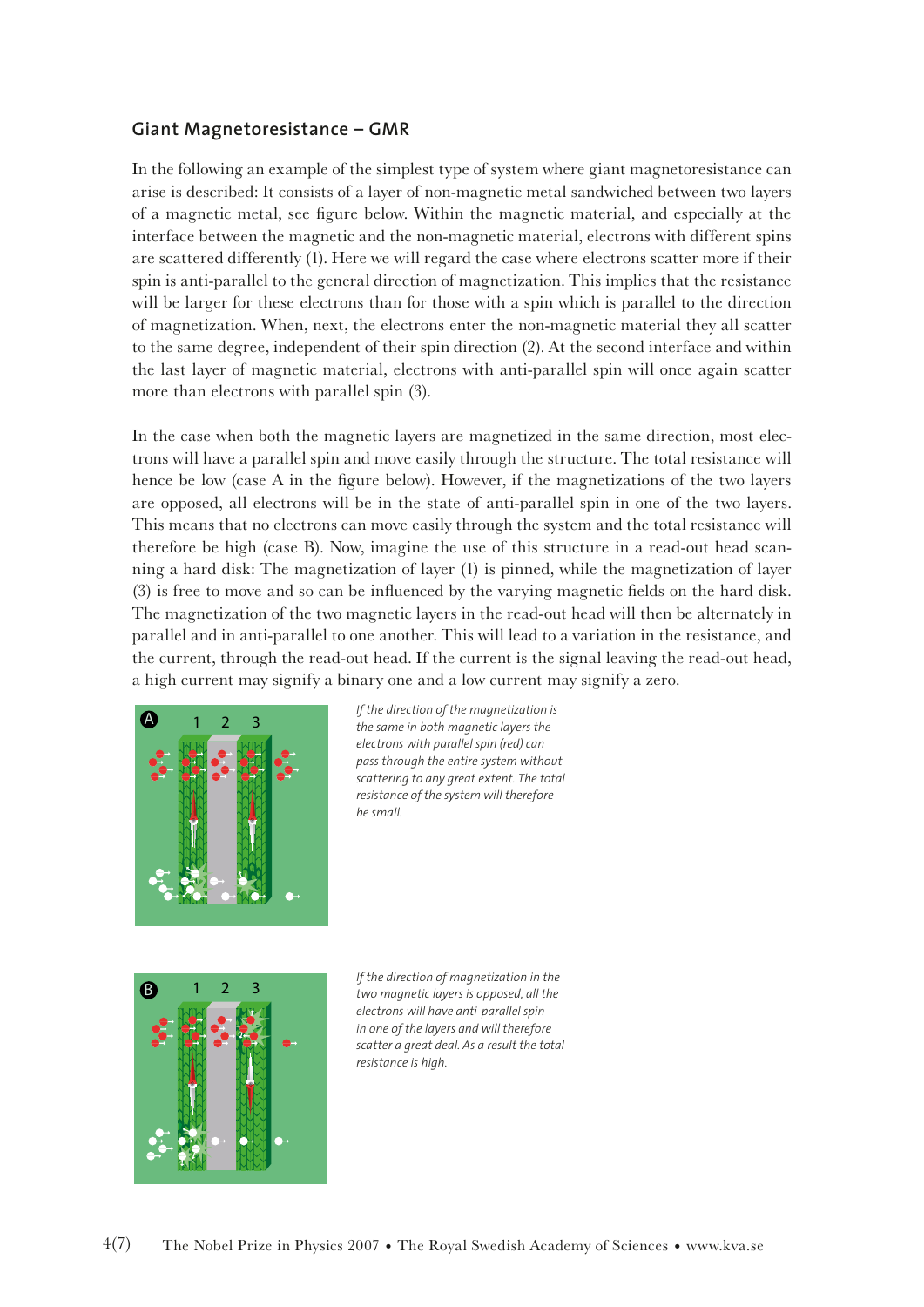# **GMR quickly became standard**

It was in the mid-1980s that scientists in the feld of magnetism realised what new possibilities nanometre-sized layers might offer. Albert Fert and his colleagues created some thirty alternating layers of iron and chromium – composed of just a few strata of atoms each. In order to succeed, they were forced to work at near vacuum, and use very low pressure gases of iron and chromium respectively. In such a set-up, the atoms will gradually attach themselves to the surface allowing the layer to be built up stratum after stratum. In a similar way, Peter Grünberg's group created a somewhat simpler system composed of just two or three layers of iron with a layer of chromium sandwiched in between.

Partly because he had used many more layers, Fert registered a greater magnetoresistance than Grünberg. The French group saw a magnetization-dependent change of resistance of up to 50 per cent, whereas the German group saw a 10 per cent difference at the most. The basic effect and the physics behind it were however identical in the two cases. Both groups realised that they had observed a totally new phenomenon. With traditional magnetoresistance no one had registered more than a single per cent or so of change in resistance. Albert Fert was the one who coined the actual concept of giant magnetoresistance to describe the new effect, and in his frst publication on the topic he pointed out that the discovery could lead to important applications. Peter Grünberg also realized the practical potential of the phenomenon and fled a patent at the same time as he was writing a frst scientifc publication.

For the new technology to be commercialized it was however necessary to fnd an industrial process to create the layers. The method used by both Grünberg and Fert (known as epitaxy) was laborious and costly, better suited for a research laboratory than for a technological process on a larger scale. Because of this, it was an important step when Stuart Parkin, an Englishman working in the United States, demonstrated that it was possible to achieve the same effect using a much simpler technology called sputtering. The GMR-effect actually proved not to depend on very perfect layers. This meant that GMR-systems could now be produced on an industrial scale. The industrial process combined with the great sensitivity of the GMR-heads, resulted in the new technology becoming standard in hard disks very soon after the frst commercial GMR-head had been produced in 1997.

#### **New electronics – spintronics**

GMR meant not only a breakthrough for reading tightly packed information from hard disks (and for magnetic sensors in other applications). It is equally interesting that this technology may be regarded as the frst step in developing a completely new type of electronics, dubbed spintronics. It is the use of the electron's spin, not only its electrical charge as in traditional electronics, which is characteristic of spintronics. A general prerequisite of spintronics is provided by the small dimensions created by nanotechnology. The direction of the electron's spin can only be maintained over very short distances; in thicker layers the direction of the spin will change before there is time to make use of the separate properties of electrons with different spin (like higher or lower resistance).

In the wake of GMR a similar system has been constructed using an electrically insulating material, instead of a non-magnetic metal, sandwiched between two layers of a magnetic metal. No electric current should be able to pass through the insulating layer, but if it is thin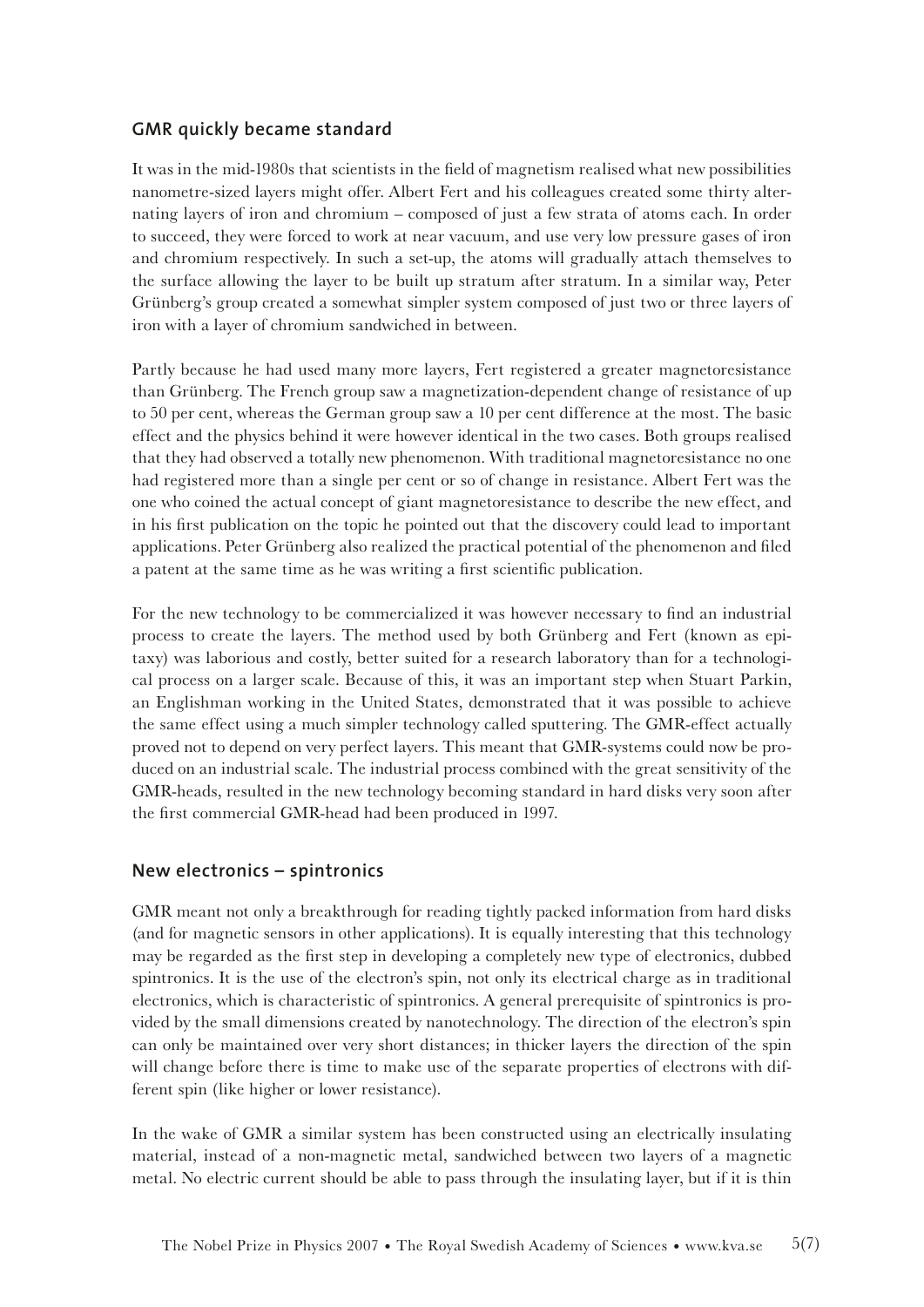enough, electrons may sneak through, using a quantum mechanical effect called tunnelling. Therefore this new system is called TMR, Tunnelling Magnetoresistance. With TMR an even larger difference in resistance can be created by very weak magnetic felds, and the newest generation of read-out heads uses this technology.

# **Towards a universal memory**

Yet another application of spintronics, which has already begun to emerge, is a magnetic working memory called MRAM. To supplement the hard disk, where information is stored permanently, computers need a faster working memory. This is usually called RAM, random access memory. In its RAM the computer stores all the information it needs to be able to process information while it is working. The drawback of the standard working memories in use today is that they are unable to store any information permanently. As this text is being written it is only stored in the RAM of the computer. If there is a power loss or somebody switches off the computer without saving, the text is lost. Only by pressing the "save"-button will the text be safely stored on the hard disk.

The point of MRAM is that it is possible to use TMR both to read and to write information and thereby create a magnetic computer memory which is fast and easily accessible. MRAM could therefore be used as a working memory, as opposed to the slower hard disk, but it would also be a permanent memory, which does not depend on electric power. This means that MRAM could develop into a universal memory which would replace both the traditional RAM and the hard disk. The compactness of such a system may prove to be particularly useful in small embedded computer systems – in everything from kitchen stoves to automobiles.

The discovery of the GMR effect was a door opener to an entire new technological feld, spintronics, where both the electron's charge and its spin are utilized. Emerging nanotechnology was once a prerequisite for the discovery of GMR: now spintronics is in its turn a driving force behind the rapid development of nanotechnology. This research area is an unusually clear example of how fundamental science and new technology intertwine and reinforce each other.